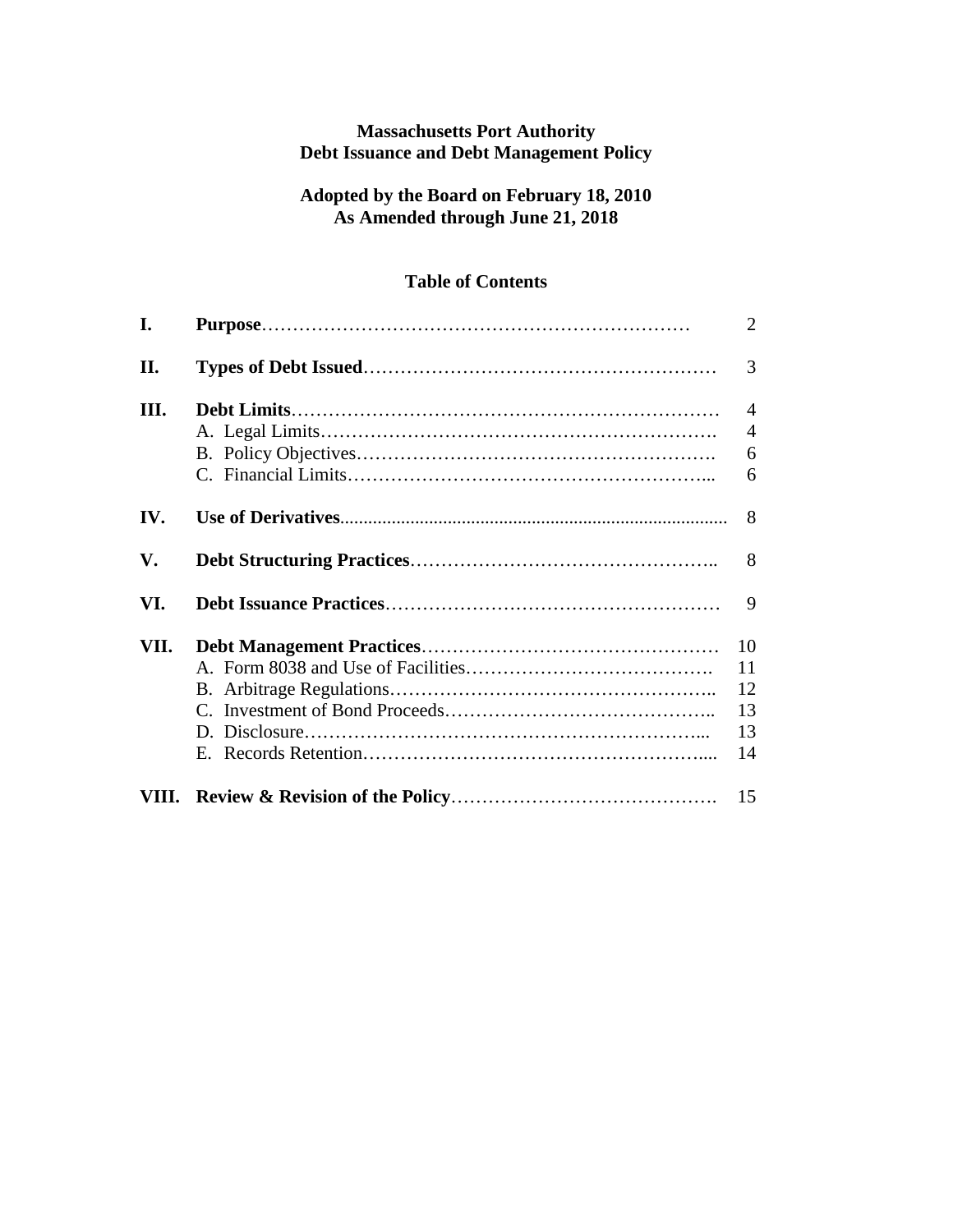#### **MASSACHUSETTS PORT AUTHORITY DEBT ISSUANCE AND DEBT MANAGEMENT POLICY**

#### **I. Purpose**

In accordance with the requirements of the Massachusetts State Finance and Governance Board<sup>[1](#page-1-0)</sup>, as well as the recommended practices of the Government Finance Officers Association ("GFOA"), the National Association of Bond Lawyers ("NABL") and the Internal Revenue Service ("IRS") of the U.S. Department of Treasury, the purpose of the Massachusetts Port Authority ("Massport" or the "Authority") Debt Issuance and Debt Management Policy (the "Policy") is to provide guidance approved by the Members of the Authority (the "Board")for the issuance and management of the Authority's long and short-term debt in conformance with Massport's Enabling  $Act<sup>2</sup>$  $Act<sup>2</sup>$  $Act<sup>2</sup>$  and other applicable laws, and with the terms of the 1978 Trust Agreement<sup>[3](#page-1-2)</sup>, the 1999 Passenger Facility Charge ("PFC") Trust Agreement<sup>[4](#page-1-3)</sup>, and the 2011 Customer Facility Charge ("CFC") Trust Agreement<sup>[5](#page-1-4)</sup>, as applicable.

Furthermore, the adoption and adherence to a Board-approved Debt Policy will enhance the Authority's ability to preserve the quality of financial management and the associated double-A level of bond ratings that it has received/earned to date.

The amount of the Authority's debt that is outstanding and its related annual costs are important long-term obligations. All debt service costs must be paid in full when due. This Policy provides guidelines for effective debt management. It is intended to assure that: (1) all debt is paid on time and in full, (2) the Authority complies with all applicable legal and regulatory requirements, including tax requirements, disclosure obligations and other applicable state and federal laws, and (3) the Authority adheres to prudent policy guidance regarding debt issuance and management that is intended to maintain the Authority's strong credit ratings.

<span id="page-1-0"></span><sup>&</sup>lt;sup>1</sup> See 976 CMR 2.04, requiring state entities authorized to issue debt to adopt policies relating to debt management.

<span id="page-1-1"></span> $2$  Chapter 465 of the Acts of 1956, as amended (the "Enabling Act").

<span id="page-1-2"></span> $3$  Trust Agreement dated as of August 1, 1978, as supplemented and amended from time to time (the "1978 Trust Agreement"), between the Authority and U.S. Bank National Association (as successor-in-interest to State Street Bank and Trust Company), as Trustee (the "GARB Trustee").

<span id="page-1-3"></span> $4$  PFC Revenue Bond Trust Agreement dated as of May 6, 1999, as supplemented and amended from time to time (the "PFC Trust Agreement"), between the Authority and The Bank of New York Mellon, as Trustee (the "PFC Trustee"). As of July 2, 2017, no bonds issued pursuant to the 1999 PFC Trust Agreement remain outstanding.

<span id="page-1-4"></span><sup>&</sup>lt;sup>5</sup> CFC Trust Agreement dated as of May 18, 2011, as supplemented and amended from time to time (the

<sup>&</sup>quot;CFC Trust Agreement" and together with the 1978 Trust Agreement and the PFC Trust Agreement, the "Trust Agreements"), between the Authority and U.S. Bank National Association, as Trustee (the "CFC Trustee").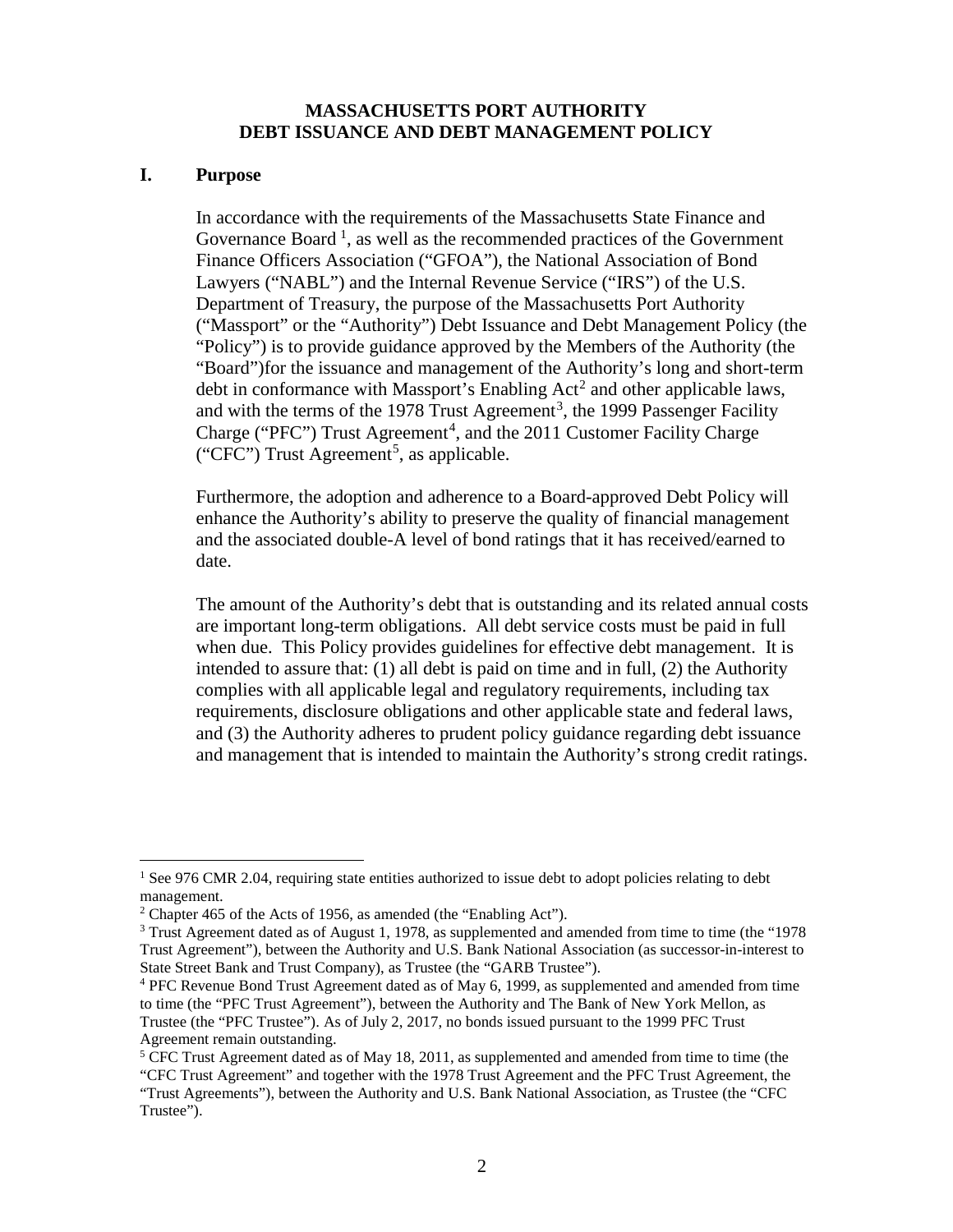#### **II. Types of Debt Issued**

Massport may issue revenue bonds and bond anticipation notes (in the form of commercial paper and other short-term debt instruments) under the 1978 Trust Agreement, and project bonds secured by a single stream of revenues (including PFC revenues and CFC revenues. Massport also may issue subordinated debt under the 1978 Trust Agreement payable solely from the Improvement and Extension ("I&E") Fund and conduit debt, such as Special Facilities financings, for which dedicated revenues from the financed facility are the sole security for the bonds and a party or parties other than the Authority is the obligor. Each type of debt may be issued on either a tax-exempt or taxable basis.

As a revenue bond authority, all of Massport's non-conduit debt is backed solely by Massport's revenues, as discussed in Section III A below. Since Massport does not have taxing power and cannot pledge taxes or mortgage its properties, Massport does not issue general obligation ("GO") debt. Massport's debt does not constitute a general obligation, a debt or a pledge of the faith and credit of The Commonwealth of Massachusetts (the "Commonwealth") or any political subdivision thereof.

Massport issues debt according to the terms of its various Trust Agreements, which specify which revenues are pledged to repay the debt and other terms. As of 2018, the Authority has issued and outstanding senior lien debt under two separate trust agreements: the 1978 Trust Agreement and the CFC Trust Agreement. The Authority has also issued subordinate debt, the debt service of which is paid solely from the funds within the I&E Fund under a supplemental agreement to the 1978 Trust Agreement, and commercial paper, payable on a subordinated basis or from the proceeds of subsequently issued bonds, as well as several series of special facility revenue bonds payable solely from revenues derived from the financed projects.

Under the appropriate legal and administrative conditions, Massport has the authority to serve as a conduit issuer whereby an unrelated borrower seeks to access the Authority's ability to issue tax exempt debt while assuming the responsibility to repay the debt. Examples of such issues currently outstanding include special facilities bonds issued to finance (i) the construction of the airplane fuel distribution system at Logan Airport (the "BOSFUEL Bonds"), and (ii) the design and construction of Terminal A.

Each such issue of conduit bonds has its own unique loan and trust agreement that does not pledge any revenue source that would otherwise be available for the repayment of Massport's own indebtedness under its Trust Agreements.<sup>[6](#page-2-0)</sup>

<span id="page-2-0"></span> $6$  A list of all outstanding debt issued by the Authority can be found in the Authority's audited financial statements, Note 5: Bonds and Notes Payable.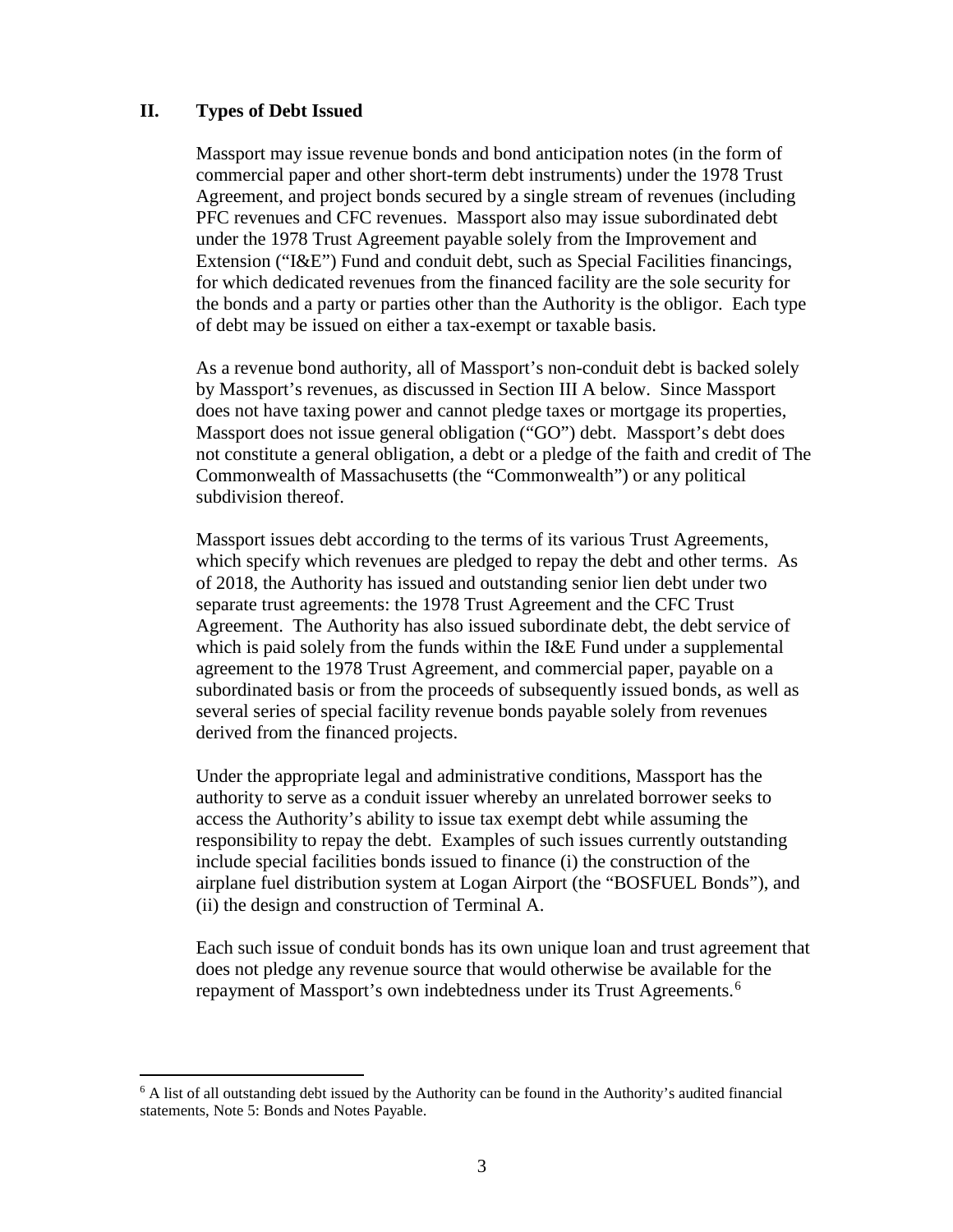#### **III. Debt Limits**

#### **A. Legal Limits**

Massport's debt is issued only in compliance with its Enabling Act and other applicable Massachusetts law, the appropriate Trust Agreement, and applicable federal law and Treasury Department regulations.

The Enabling Act requires that all Massport debt be issued to finance capital construction on or in properties owned by or subject to a long-term lease in favor of Massport, or to refund existing debt. Short-term bond anticipation notes, which have been issued in the form of commercial paper, may be issued in a principal amount of up to 10% of the value of the Authority's then outstanding long-term revenue debt. The 1978 Trust Agreement, does not expressly permit the Authority to issue revenue anticipation notes, and the Authority may not borrow for working capital.

The 1978 Trust Agreement requires that, with stated, limited exceptions, all of the revenues collected under that Trust Agreement be pledged to secure payment of all of the senior debt issued under that Trust Agreement.<sup>[7](#page-3-0)</sup> The definition of pledged revenues generally includes all revenues generated by Massport, with certain limited exceptions, including PFCs, CFCs and revenues generated by facilities constructed with proceeds of special facilities revenue bonds, the revenues from which are pledged to the repayment of conduit bonds.

Before the Authority can issue additional bonds under the 1978 Trust Agreement, it must comply with certain provisions contained therein:

- Additional bonds must comply with the provisions in Section 210 of the 1978 Trust Agreement that include a choice of one of two tests: either (i) minimum historical debt service coverage when comparing prior actual Net Revenues (pledged revenues minus current expenses as defined by the 1978 Trust Agreement) to the maximum annual anticipated debt service (including the debt to be issued) or (ii) minimum debt service coverage using projected Net Revenues upon completion of the funded projects compared with the maximum annual anticipated debt service.
- Of the other requirements for additional bonds the most significant is the requirement that sufficient revenues be generated to fund projected operating costs, current debt service, a minimum deposit of 1% of replacement cost into the Maintenance Reserve Fund and a deposit to the Payment in Lieu of Taxes Fund sufficient to pay PILOT as and when due, with sufficient funds available for deposit into the I&E Fund that are greater than the amounts required to cover the debt

<span id="page-3-0"></span> <sup>7</sup> See Section 101 of the 1978 Trust Agreement.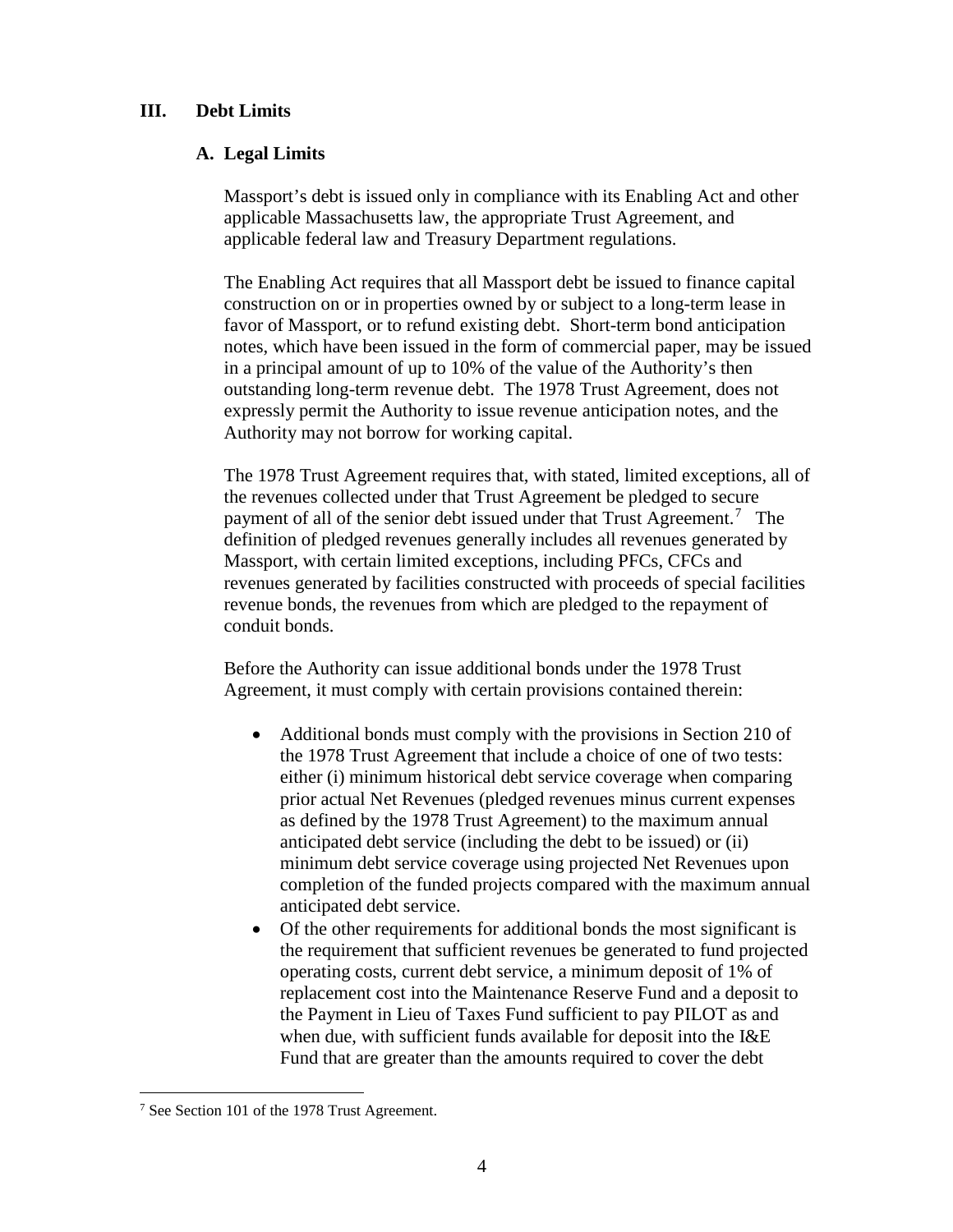service on any subordinate debt then outstanding. This is referred to as the "One to One" test.

Before the Authority can issue additional bonds secured by PFCs, the Authority must either adopt a new Trust Agreement for PFCs (which could involve an agreement substantially similar to the 1999 PFC Trust Agreement) or amend the 1978 Trust Agreement to permit "off-setting" PFCs against debt service or another similar, "double barrel" pledge. Such an amendment has been approved by the Board and the holders of the 2016 and 2017 Bonds.

Before the Authority can issue additional bonds under the CFC Trust Agreement, it must comply with certain provisions contained therein:

- Under Section 3.02 of the CFC Trust Agreement, additional parity CFC bonds must either meet a minimum historical debt service coverage test or a minimum projected debt service coverage test.
- The Authority must demonstrate continued funding of several reserve funds.
- The Authority may issue refunding bonds if it complies with one of the coverage tests or it demonstrates that debt service will be reduced.
- The Authority may issue subordinate debt secured by CFCs that meets a lesser coverage test.

For debt obligations to qualify for tax-exempt status under current federal law, the Internal Revenue Code requires, among other things, that the facilities financed by the debt must serve a governmental purpose and not have excessive "private business use," or the debt must qualify as "exempt facility" debt. Tax-exempt debt that finances facilities without excessive private business use will be considered "governmental" debt and in general will not be subject to the alternative minimum tax. Tax-exempt debt that qualifies as "exempt facility" debt will be considered "private activity" debt and, with certain exceptions, will be subject to the alternative minimum tax. Federal tax reform enacted in 2017 and effective January 1, 2018 eliminates tax-exempt advance refundings of governmental purpose bonds. Federal legislation enacted in 2009 permitted state and local governments and public authorities, including the Authority, to sell private activity bonds in

2009 and 2010 the interest on which is not subject to the alternative minimum tax. (This law expired on December 31, 2010.) The Authority issued three series of such bonds in 2010, including one series of bonds under the PFC Trust Agreement. Certain refundings of such bonds may qualify for the same federal income tax treatment.

### **B. Public Policy Objectives**

- Bond-funded projects should be central to Massport's core mission.
- Projects should be funded in a manner that does not overly impair or preclude the funding of future projects.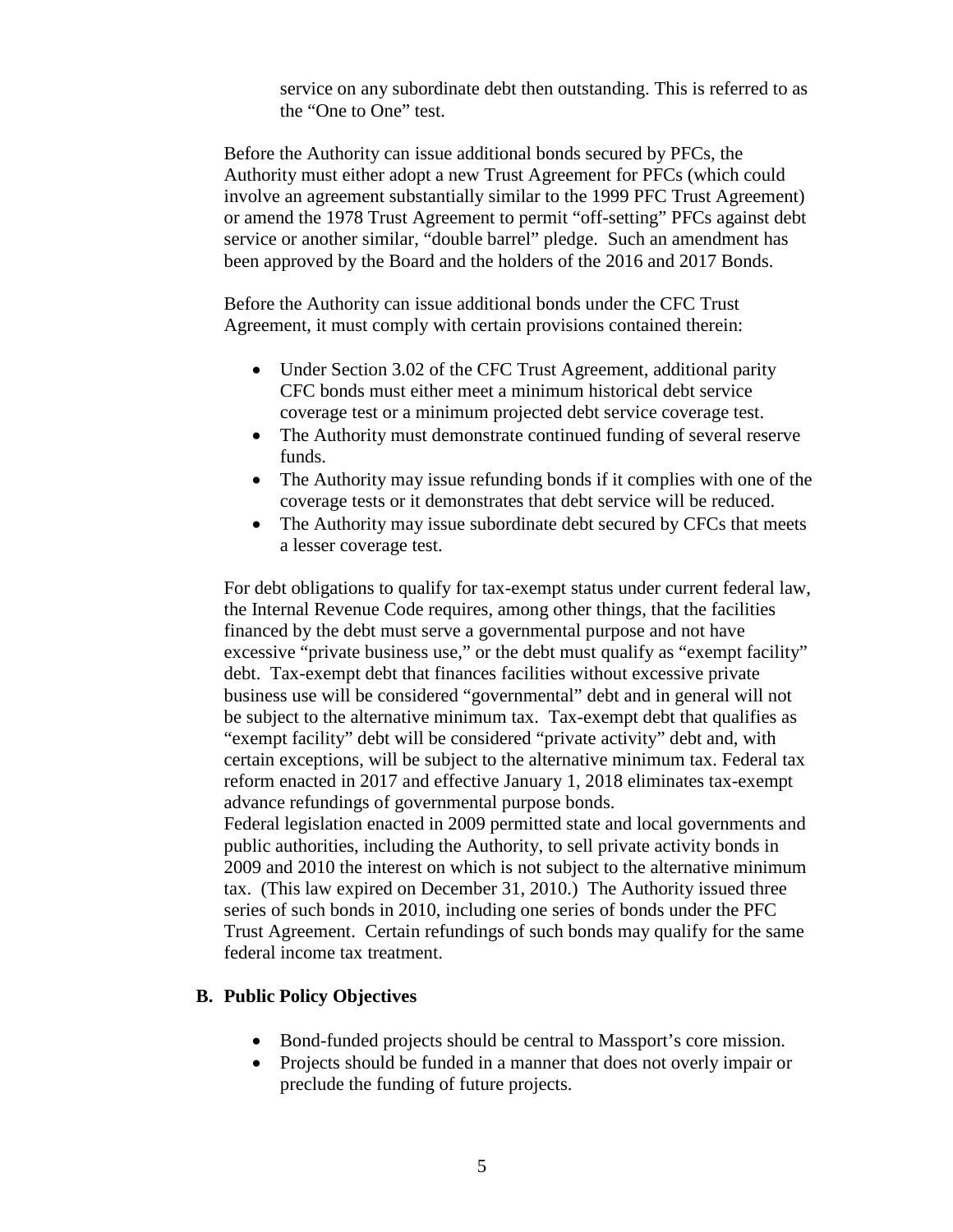- Debt practices should support the maintenance of Massport's Aa2 (Moody's), AA (Fitch) and AA (S&P) long-term ratings on its senior lien bonds issued under the 1978 Trust Agreement.
- The Authority should maintain sufficient reserves and funds on hand to be available to pay a portion of expenses and debt service in emergency situations and to be available to finance a portion of projects on a pay-as-you-go basis.
- Projects to be funded with bond proceeds must be included in a fiveyear capital program ("Five-Year Capital Program") that meets the tests of funding long-term maintenance of the Authority's facilities or airfield requirements at Logan, Hanscom and Worcester Airports.

### **C. Financial Limits**

Revenue bonds for which the Authority is both issuer and obligor should conform to the goal of maintaining the metrics associated with a double-A credit. New aeronautical projects funded with bonds should generate 1.25x coverage. (Coverage is defined as a project's revenue minus operating expenses, divided by the project's annual debt service.) New non-aeronautical projects should generate more than 1.50x coverage if they are to be funded with bonds.

- Individual projects that do not generate at least 1.25x coverage may be considered if (i) such projects are being completed in order to pursue revenue generating projects in the future and (ii) another revenue source has been identified to ensure such coverage. Otherwise, such projects should be funded with internally generated capital (also referred to as "pay-go cash").
- Each fiscal year's financial projections associated with the Five-Year Capital Program should (i) fully fund the debt service for bonds issued under the 1978 Trust Agreement, (ii) fund projected operating expenses, (iii) maintain the desired minimum balances in the Maintenance Reserve Fund (\$30 million) and in the I&E Fund (\$50 million), and (iv) pass the "One-to-One" test each year (which means that sufficient revenues must be collected to fund operating expenses, current debt service, the deposit of at least 1% of the replacement cost of the Authority's assets into the Maintenance Reserve Fund, the required deposit into the Payment in Lieu of Taxes Fund, and still make a deposit into the I&E Fund that is greater than the debt service requirements of the subordinate debt then outstanding).
- Each year's projections within the five-year forecast should aim to demonstrate annual debt service coverage (that is, Revenues according to the 197[8](#page-5-0) Trust Agreement<sup>8</sup> less current expenses according to the 1978 Trust Agreement divided by annual debt service) in excess of

<span id="page-5-0"></span><sup>&</sup>lt;sup>8</sup> The debt limits are calculated according to terms defined in the 1978 Trust Agreement, which are not the same as the terms used in GAAP accounting that form the basis of the Authority's audited financials.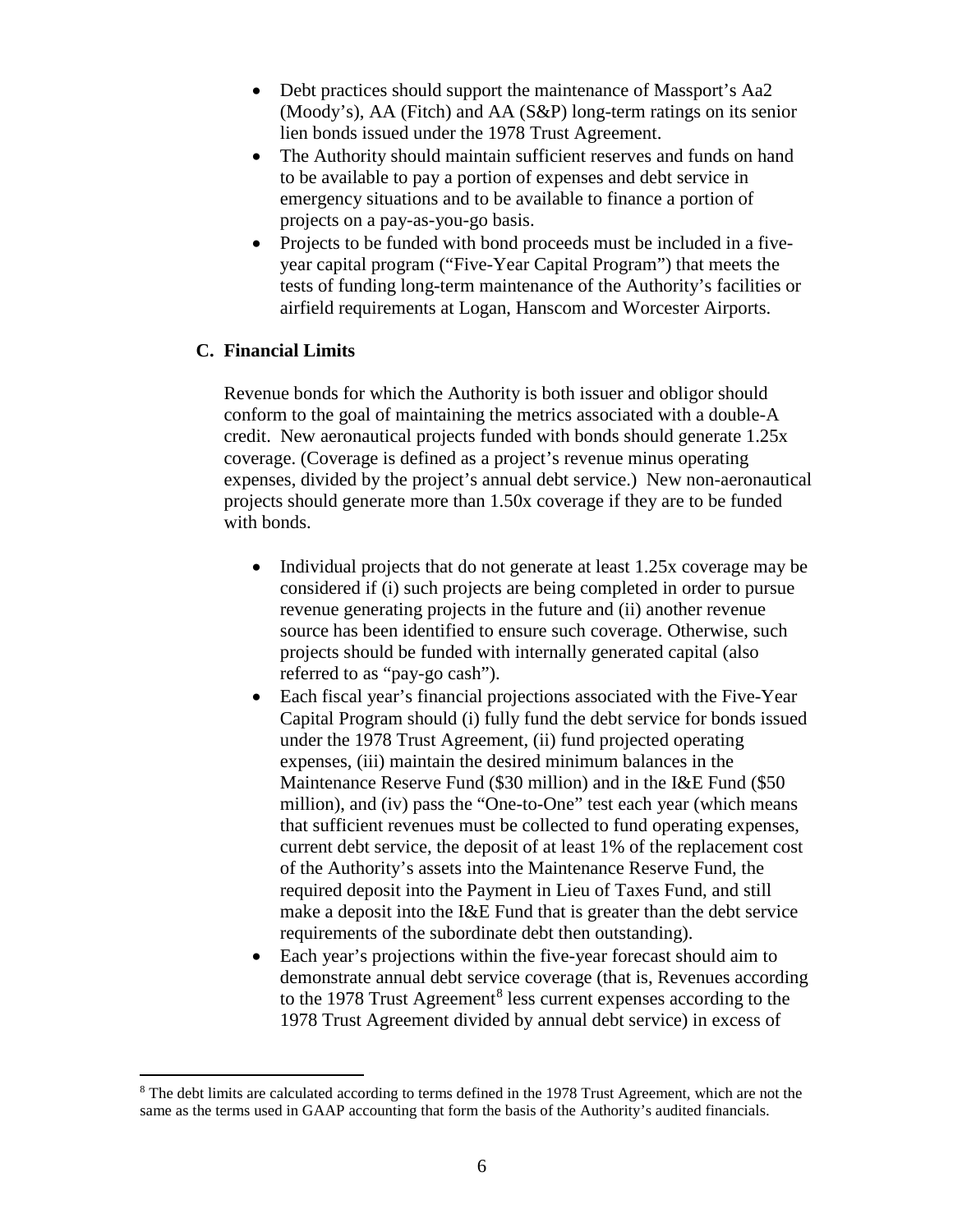2.00x. The coverage shown for the least robust year in the five-year projections should not be below 1.75x.

- Each year's projections should demonstrate day's cash (the combined ending balance, aggregating the balances in the operating reserve<sup>[9](#page-6-0)</sup>, the Maintenance Reserve Fund and the I&E Fund (including the Capital Budget Account) divided by the quotient of the Current Expense Budget divided by 365) of 200 days, with the goal of attaining overall liquidity (defined as cash plus unutilized commercial paper) of 250 days cash on hand.
- Each year's projections should demonstrate an operating ratio (Operating Expenses plus PILOT payments divided by Operating Revenues (i.e. revenues without interest earnings)) that should be no more than 70%, with a goal of attaining 65%.
- Neither the Maintenance Reserve Fund nor the I&E Fund is pledged to or expected to be used for the payment of debt service on senior lien tax-exempt debt, nor is there reasonable assurance that amounts would be available in such funds to pay debt service in the event the Authority encounters financial difficulties (in the rare instances where subaccounts within the I&E Fund are used to pay debt service on subordinate debt, appropriate measures are taken to ensure compliance with the arbitrage rules).

Conduit debt may be issued when the project is central to the Authority's mission, will be owned by the Authority, subject to a lease to the obligor for a period at least equal to the term of the debt and is or will be located on Authority property.

It is Massport's desire to issue such conduit debt in ways that do not place substantial operating or administrative burdens on the Authority should the obligor be unable to repay the debt obligations in the future. Furthermore, Massport would not expect to sell conduit debt that relies on the Authority's general creditworthiness or individual revenue sources of the Authority.

Short-term debt issuance is limited by the Enabling Act to a maximum principal amount of 10% of the Authority's outstanding revenue bonds, and to the purpose of funding capital projects. Matters of specific sizing of shortterm debt and its term should be consistent with the Authority's financial plan supporting that year's Five-Year Capital Program.

<span id="page-6-0"></span> $9$  See, generally, sub clause (iv) of Section 506(II) of the 1978 Trust Agreement.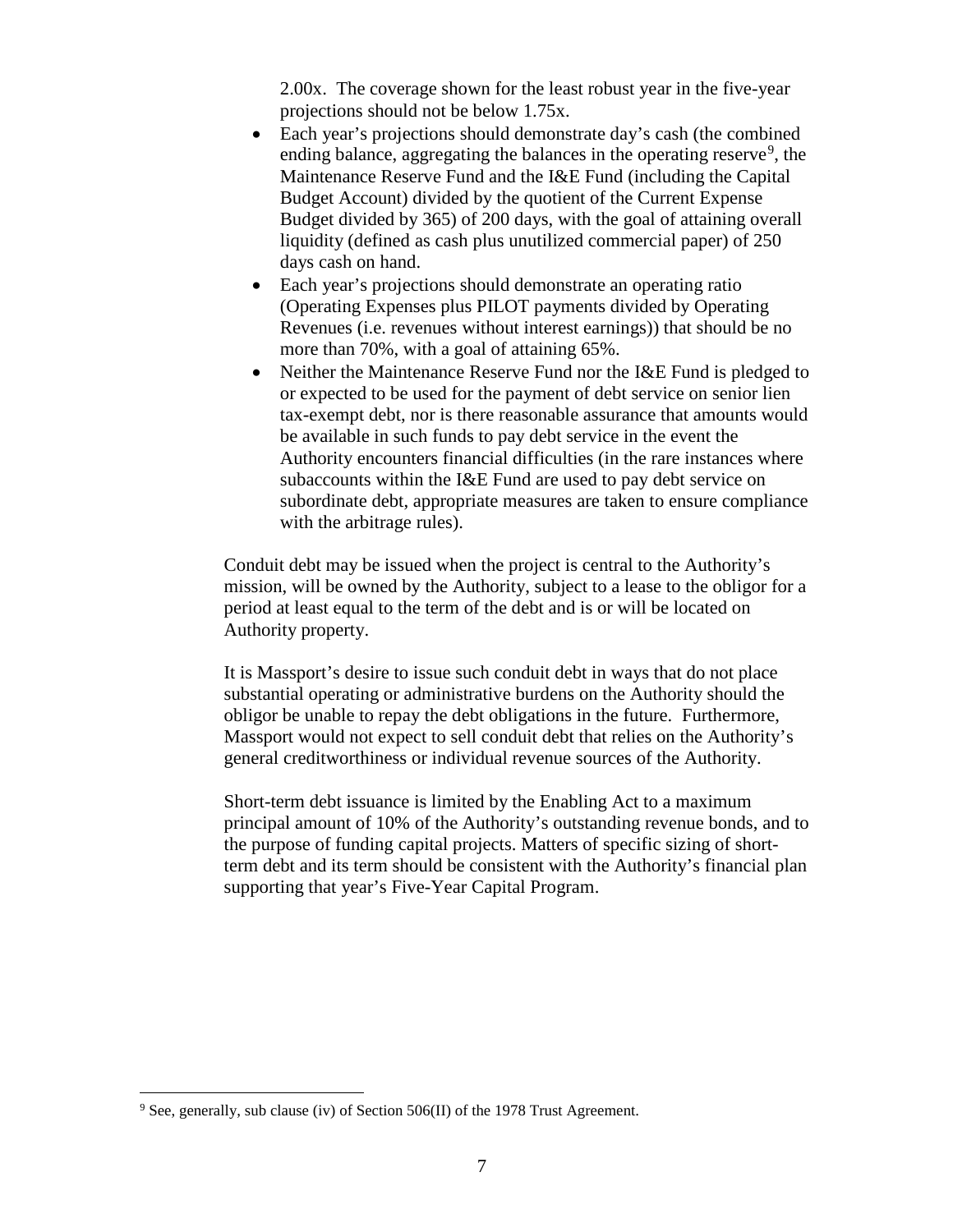## **IV. Use of Derivatives**

- Use of derivatives in connection with debt must comply with the terms of the Authority's Financial Hedging Policy adopted by the Authority on October 21, 2004, as amended from time to time, and with the Investment Oversight Committee's Financial Hedging Policies and Procedures then in effect.
- Bond Counsel and the Financial Advisor and/or an independent Swap Advisor will be consulted in the event the Authority is considering entering into any swap or other derivative in connection with tax-exempt debt.
- In order to use derivative products, the Authority must comply with the requirements set forth in 976 CMR 2.01 – 2.08 regarding submittal to and review of derivative products by the State Finance and Governance Board.

## **V. Debt Structuring Practices**

- The maximum term of Massport's debt should not exceed the useful life of the assets financed, generally 25 to 30 years. Shorter-lived assets should be funded with internally-generated funds or grants, or with short-term debt.
- The debt service schedule should generally provide for substantially level debt service payments in the aggregate in order to maximize future debt capacity, unless circumstances, as described in a memo prepared by the Financial Advisor, warrant differing treatment.
- To maintain future financial flexibility as well as assist with tax compliance, new debt should be structured with an optional redemption at par with in 10 years or less. If bonds are "non-callable" for a period of longer than 10 years, a cost benefit analysis should be performed that demonstrates the benefits of such a long non-call period exceed the costs of giving up that flexibility. Capitalized interest (or the payment of interest from bond proceeds) should be limited to two years unless the project construction period specifically calls for a longer time period; capitalized interest should be avoided on PFC and CFC debt, with respect to which the revenue streams are independent of the completion date of the project, unless using capitalized interest provides a financial or economic benefit without incurring additional risk.
- The Authority's debt portfolio should be structured in accordance with the criteria of the rating agencies then in effect for double-A credits. As of the date of this Policy, the guidelines are that fixed rate debt should constitute at least 70% of the revenue bond portfolio. Variable-rate debt will be considered hedged if the Authority has entered into an interest rate swap or other derivative hedging products that results in interest payments at a fixed rate. All variable rate debt, including utilized and outstanding commercial paper, that is not otherwise hedged, should be offset by an equivalent amount of cash or short-term investments to offset interest rate and budgetary risk. Debt hedged with interest rate swaps and derivative products should not exceed 15% of the portfolio.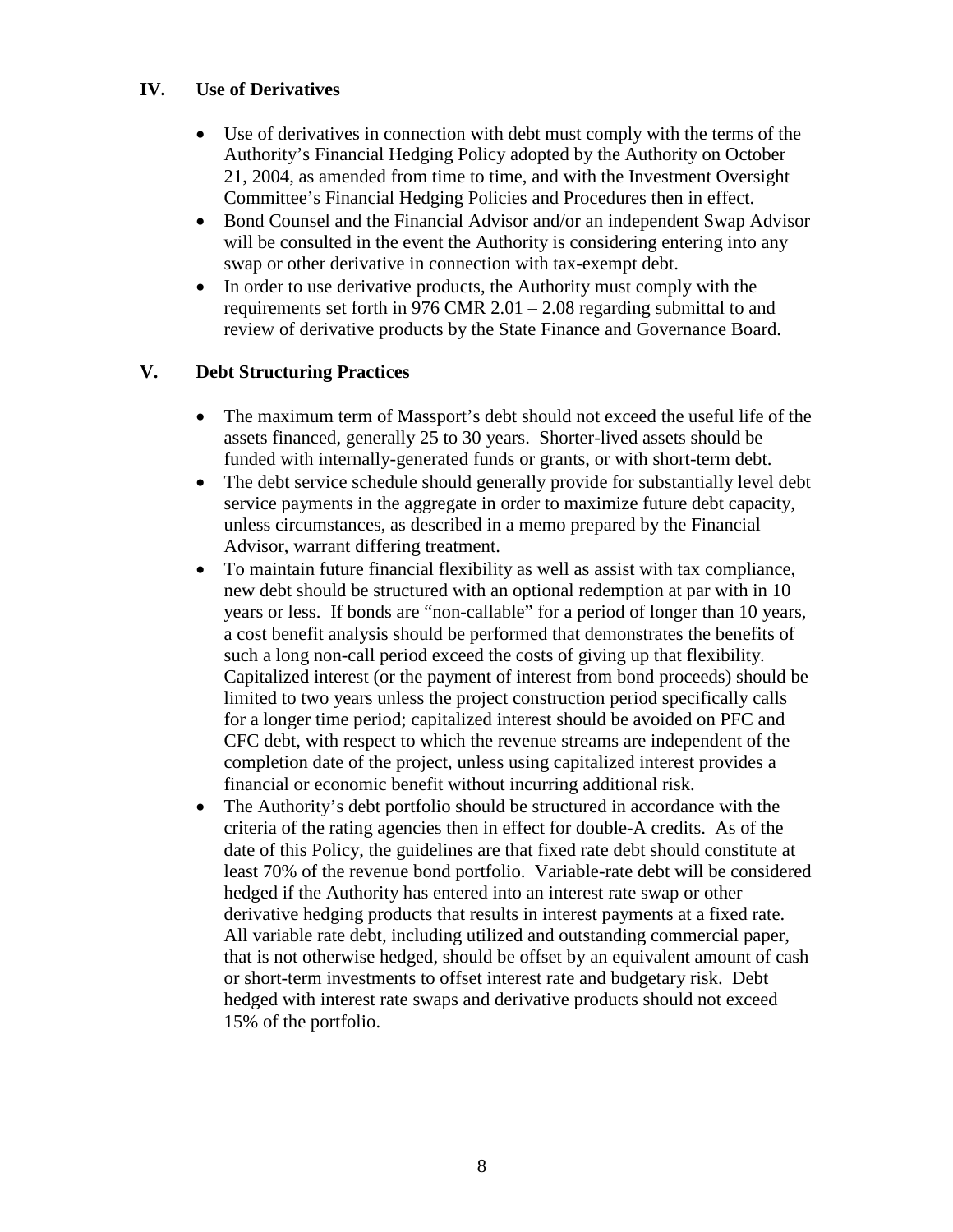#### **VI. Debt Issuance Practices**

- The Authority will engage Bond Counsel to advise it on its debt issuances and related matters.
- The Authority will engage a Financial Advisor, to advise it on, among other matters, the advantages, disadvantages and risks associated with the financial structure of the proposed debt issuances and to aid the Authority in negotiating the transaction with the investment bankers and to conform with the requirements of the Enabling Act and the relevant Trust Agreement. The Authority shall ensure that the Financial Advisor is a duly registered municipal advisor in good standing with the Securities and Exchange Commission ("SEC") and the Municipal Securities Rulemaking Board ("MSRB").
- Prior to or at the time of the final approval of any resolution to issue debt, other than special facilities revenue bonds, the Board should review and adopt a recommendation from the Authority's Financial Advisor regarding the structure, size, and manner of sale of a proposed issue. Any such Board approval and the text of the Financial Advisor's recommendation will be presented to the State Finance and Governance Board, if required in accordance with the policies and procedures of that board.
- The Authority will engage Disclosure Counsel to advise it on current disclosure practices and on the type of disclosure that is necessary to comply with regulatory requirements or is otherwise desirable.
- Senior managing underwriters and co-managing underwriters shall be selected through a competitive process.
- It is Massport's preference to sell debt on a negotiated basis in recognition of the markets' and the rating agencies' views of airports and that airport revenue bonds are "story bonds". Sale through a negotiated process also enables the Authority to select the appropriate time to enter the market and to structure or restructure the debt issues as market conditions warrant. However, from time to time the Authority will consider other methods of selling debt, such as a competitive sale or a direct placement with a limited number of sophisticated investors.
- Projects to be funded with a new money issue will first be identified and designated for bond funding in an Inducement Resolution (adopted each year, or more frequently, by the Board following the approval of the Five-Year Capital Program) to ensure compliance with U.S. Treasury Department regulations. The Inducement Resolution will identify those expenditures that the Authority expects to reimburse with proceeds of tax-exempt debt.
- Refunding transactions will be considered when the following targets are met: aggregate present value savings are at least 3% and the present value savings per bond is generally at least 2% per maturity. In addition to debt service savings, the Authority will consider the opportunity cost of refunding the bonds, the potential loss of call option flexibility, and the potential of refunding the bonds for greater savings in the future when evaluating refunding opportunities. There may be circumstances when these targets are not met due to various factors such as the desire to modify legal provisions, to reduce administrative costs by eliminating an entire outstanding bond issue, or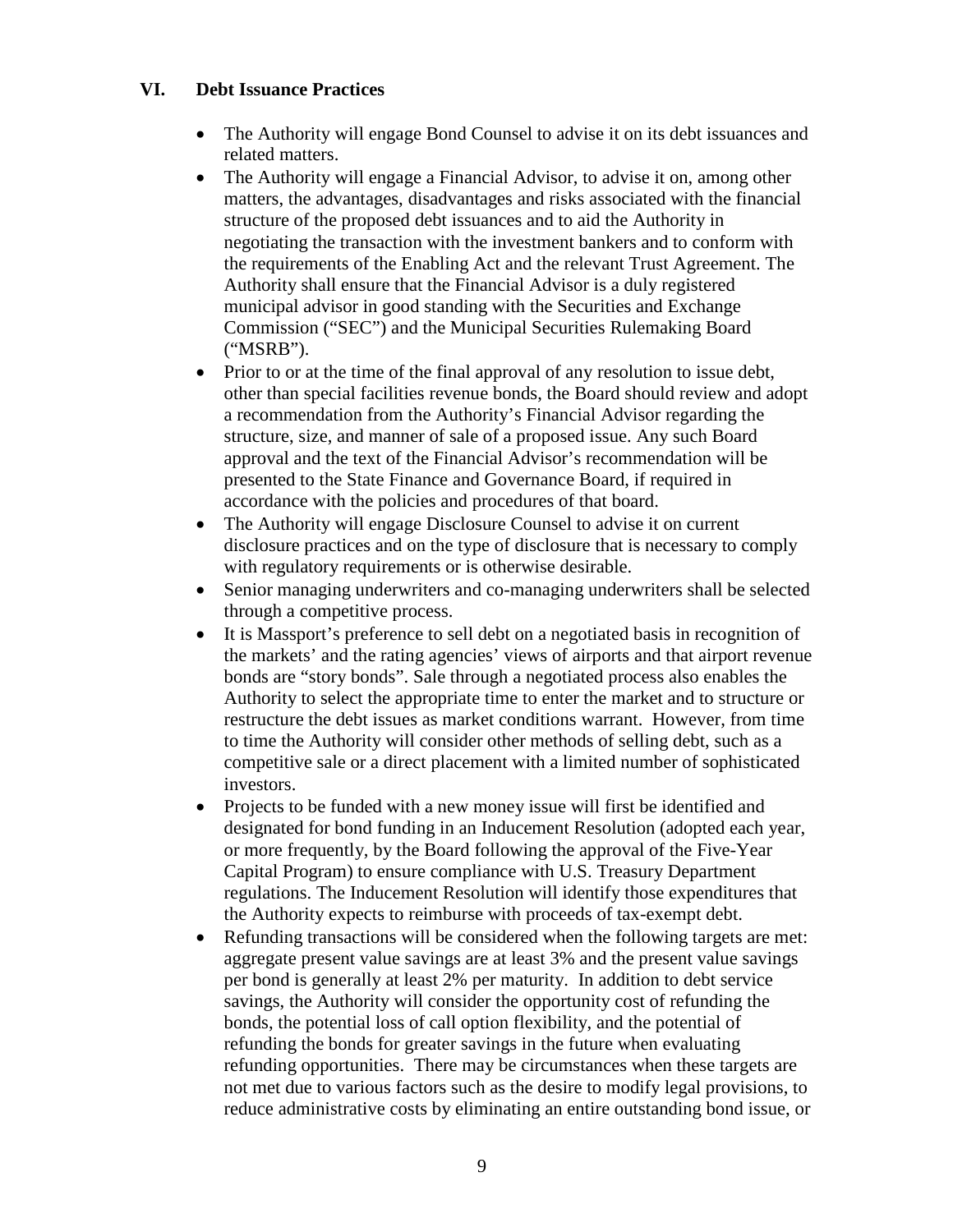to restructure debt in order to adhere to the financial limits stated in this Policy and, in such cases, such circumstances shall be appropriately memorialized.

- Although tax-exempt advance refundings are no longer permitted, the Authority may elect to execute advance refundings on a taxable basis, or issue forward-delivery refunding bonds if the above tests are met. Additionally, the Authority should evaluate the cost of executing an advance refunding transaction versus a current refunding closer to the call date of the refunded bonds and justify that such cost is appropriate with the reduction in interest rate risk.
- Credit ratings should be maintained with at least two of the three rating agencies currently rating Massport's bonds: Moody's, Standard & Poor's and Fitch, or any other Nationally Recognized Statistical Rating Organization ("NRSRO") designated by the Authority by notice to the applicable bond trustee.
- Prior to the distribution of a Preliminary Official Statement ("POS") relating to an issuance of the Authority's bonds, the Board will be provided with a draft of the POS and the opportunity to review and comment upon it, and the Board will adopt a resolution authorizing the issuance of the proposed debt and delegating to staff the ability to approve the final pricing and other terms of the bonds within specified parameters.
- In order to comply with the SEC's and the MSRB's requirements regarding municipal advisors, and obtain on-going information from parties other than the Financial Advisor that may constitute "municipal advice" under the SEC's regulations, the Authority may utilize the provisions of the "independent registered municipal advisor exception" to the SEC's regulations. In order to do so, the Authority may post or otherwise disseminate to participants in the municipal market the name and principal address of the Financial Advisor, the names of the persons associated with the Financial Advisor that are primarily assigned to serve the Authority, and a summary of the Financial Advisor's scope of services. Before accepting any municipal advice from a person other than the Financial Advisor, such person shall disclose in writing to the Authority and the Financial Advisor that such person is not acting as a municipal advisor and that such person does not have a fiduciary duty to the Authority. Following receipt of such notice, Authority staff may meet with such persons with or without the Financial Advisor being present and may elect to hold any materials provided by such person in confidence, to the extent permitted by applicable law.

#### **VII. Debt Management Practices**

On an annual basis, in conjunction with the audit, the Authority will review the procedures below and prepare a memorandum confirming the Authority's continuing compliance with such procedures with respect to each outstanding taxexempt debt issue.<sup>10</sup> The Authority's staff shall adopt and implement practices

<span id="page-9-0"></span> $10$  Certain of the procedures contained in this Section VII of the Policy have been modeled on the Post Issuance Compliance Checklist jointly developed by NABL and the GFOA.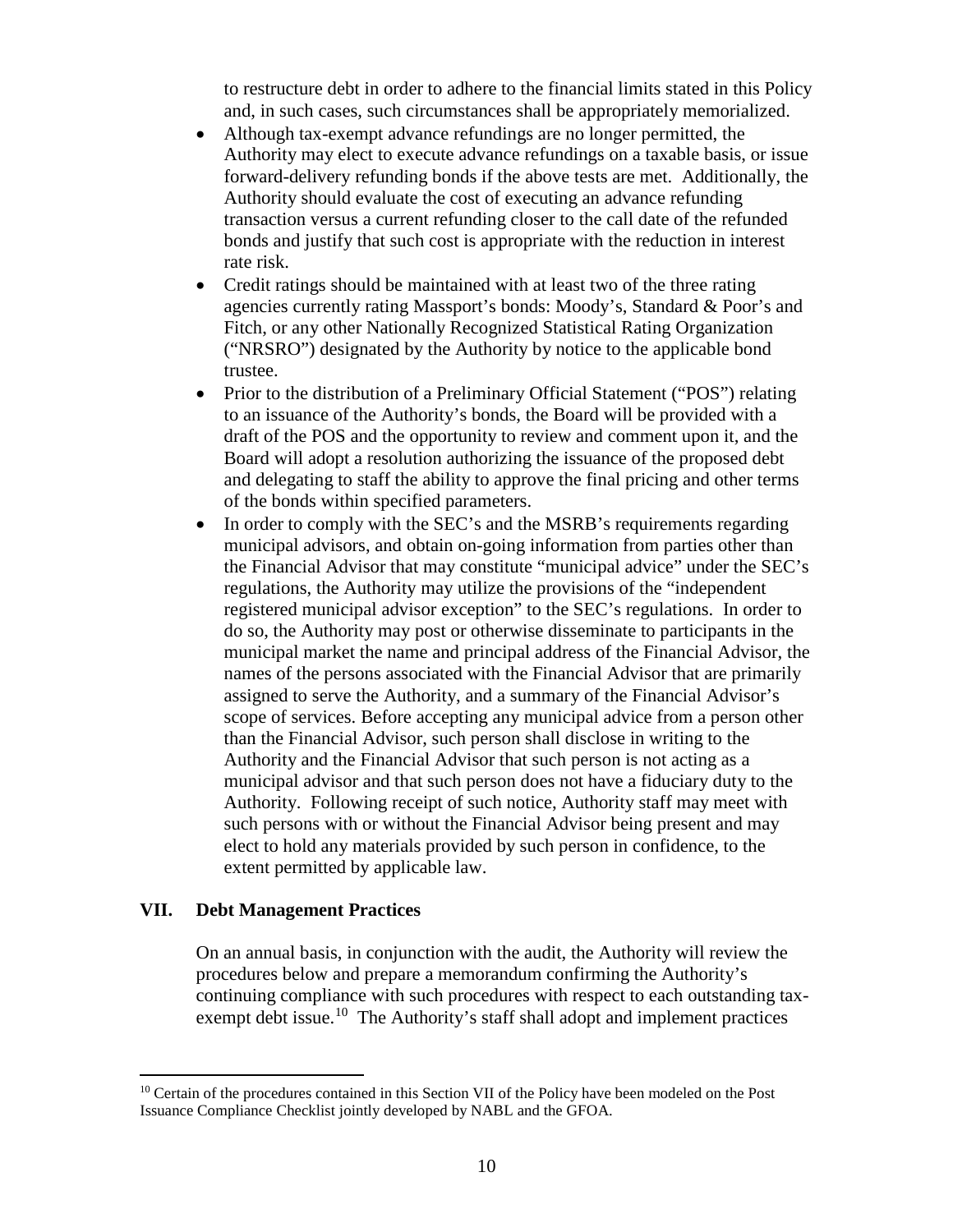and procedures that are intended to ensure compliance with the requirements of federal tax and securities law and regulation relating to tax-exempt bonds.

## **A. Form 8038 and Use of Facilities**

- Form 8038-G (for governmental bonds) or Form 8038 (for private activity bonds) shall be filed promptly after closing, and proof of filing the form with the IRS will be included in the official bond transcript.
- New money commercial paper issued within an 18-month period will be treated as a single issue for tax purposes, and a single Form 8038-G or 8038 (as applicable) shall be filed at the beginning of each such 18-month period, except as may be otherwise provided in the applicable tax certificates.
- Governmental bonds (Non-AMT debt): Bond Counsel review at the time of issuance, based on information provided by the Authority, will ensure that no private business use arrangement with a private entity beyond permitted *de minimis* use will be included in the financed facilities. The Finance Department will monitor this in an on-going quarterly basis thereafter, consulting with Bond Counsel as required.
- Private activity bonds (i.e., generally, bonds on which the interest is subject to the alternative minimum tax): Bond Counsel review at the time of issuance, based on information provided by the Authority, will ensure that the financed facilities will qualify as "exempt facilities" for federal tax purposes. The Finance Department will monitor use of these facilities on an on-going quarterly basis thereafter, consulting with Bond Counsel as required.
- In the event that the Finance Department determines that noncompliant use of financed activities has occurred, or is reasonably expected to occur, the Finance Department will promptly consult with Bond Counsel to determine whether it is necessary to take a remedial action to meet the applicable use-of-proceeds requirements. In the case of governmental bonds, remedial actions may include, depending on the facts and circumstances, the following: redemption or defeasance of nonqualified bonds; alternative qualifying use of disposition proceeds; and alternative qualifying use of financed facilities. In the case of qualified private activity bonds, remedial actions may include redemption or defeasance of nonqualified bonds. In general, the Finance Department will obtain an opinion of Bond Counsel relating to each remedial action. In the event that it is not possible to take a remedial action, because of timing or other factors, the Finance Department will consult with Bond Counsel to determine whether it is necessary to submit a voluntary closing agreement request to the Internal Revenue Service.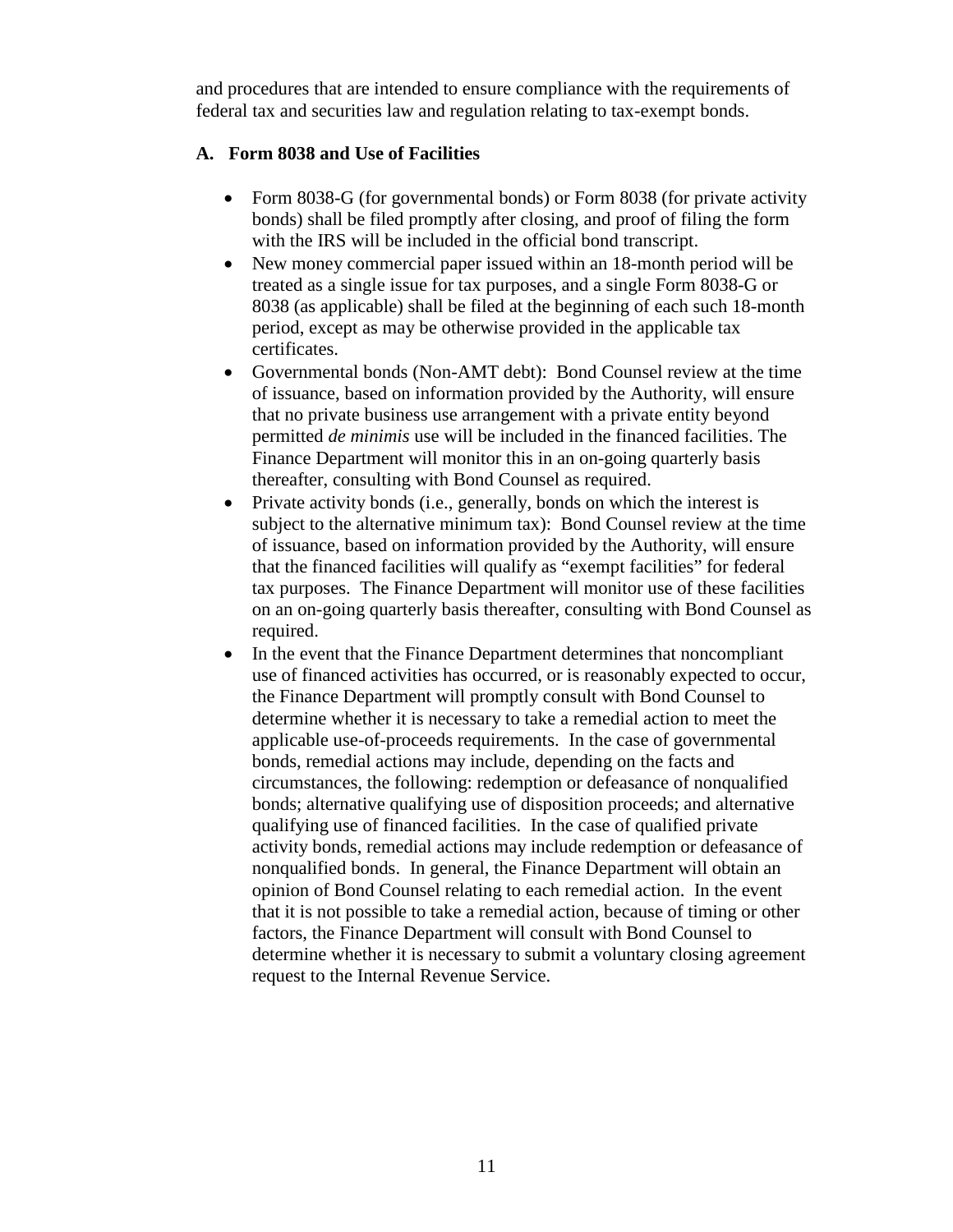## **B. Arbitrage Regulations**

- The Authority will engage a Rebate Consultant to calculate the rebate liability annually for each issue of tax-exempt bonds and to instruct the Authority as to the amount to be paid to the U.S. Treasury Department, if any, on each fifth anniversary of the issuance of each series of bonds and on retirement of the bonds (plus 60 days in each case). Any rebate compliance issues that are identified by the Rebate Consultant or the Authority may be raised with Bond Counsel.
- The Finance Department will monitor the expenditures of new money bond proceeds against the three-year or five-year temporary period, as applicable. The Finance Department will generally take reasonable steps to ensure that all investments (other than United States Treasury Securities – State and Local Government Series, or "SLGs") are purchased and sold at fair market value. If open market securities or a guaranteed investment contract ("GIC") are acquired with bond proceeds, Bond Counsel will confirm that such securities or GIC are properly bid.
- The Accounting Department will oversee the creation of new classifications within funds, as requested by the Assistant Treasurer, to ensure the correct use of each classification and the appropriate treatment of interest earnings on each classification.
- Interest earned on the bond project or construction funds may be used to pay debt service for the related bonds. This is to say that the bond project funds generally will be "gross funded"; if such funds were "net funded" the interest earned thereon would be used to pay project costs.
- Reimbursement of pre-issuance expenditures will only occur upon delivery of a memo to Accounting prepared by the Financial Program Manager or the Capital Budget Manager, with approval from the Director of Treasury, in conformity with the Authority's Inducement Resolution and other federal tax requirements.
- The Investment Strategy Committee will monitor the rate of expenditure of the bond project funds to determine whether the funds comply with the six-month, 18-month or two-year spending exceptions to rebate.
- The Financial Program Manager will publish a list of which projects are funded by which funds to guide the Accounts Payable department in the proper coding of any project to a bond project fund.
- If there is a need to transfer any project expenditure made prior to the issuance of the debt into a bond project fund, the Financial Program Manager will prepare a memo addressed to Accounting requesting such a transfer, and will confirm such transfers with the Director of Treasury.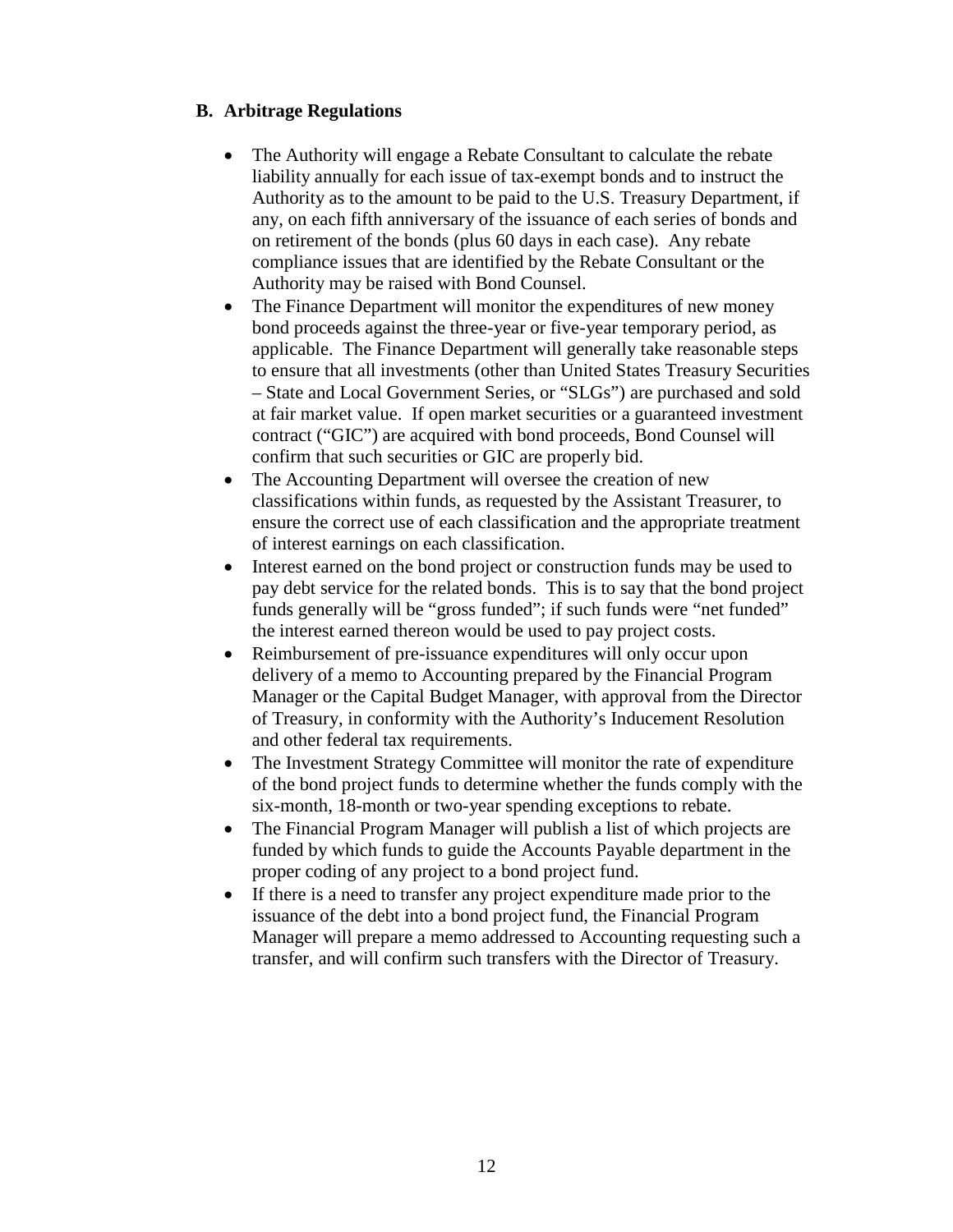#### **C. Investment of Bond Proceeds**

- All investment decisions and practices should comply with the Authority's Investment Policy adopted on July 20, 2000, as amended from time to time, the investment restrictions set forth in the 1978 Trust Agreement (which are typically reflected in the Investment Policy), and with the Investment Oversight Committee's Policies and Procedures then in effect.
- All structured and other investments of bond proceeds should be acquired in compliance with federal tax regulations, in consultation with Bond Counsel. The Authority prefers to fund debt service reserve funds with cash. Such cash could be derived from bond proceeds or internal funds. Any alternate funding plan will be included in the recommendation from the Authority's Financial Advisor.

### **D. Disclosure**

- The Authority's Secretary-Treasurer shall oversee and, advised by Disclosure Counsel and Authority staff, shall be responsible for the filing and accuracy of all primary and secondary disclosure regarding the Authority and its debt obligations.
- The Authority will comply with the requirements of the 1978 Trust Agreement and PFC Trust Agreement continuing disclosure agreements and the CFC Trust Agreement continuing disclosure certificate (collectively, the Authority's "disclosure undertakings") by filing or causing to be filed annual financial information and operating data and event notices in accordance with Rule 15c2-12(b) (5) of the Securities Exchange Act of 1934, as amended.
- The Authority will comply with the Annual Filing requirements of its "disclosure undertakings" through the publication of an Official Statement, by inclusion of the appropriate information in the Authority's Consolidated Annual Financial Report ("CAFR"), or otherwise.
- The Secretary-Treasurer shall take reasonable actions to obtain timely knowledge of any event that must be disclosed pursuant to the "disclosure undertakings".
- Both Annual Filings and any required event notices will be filed with the Electronic Municipal Market Access ("EMMA") system. EMMA is the comprehensive source for official statements, continuing disclosure documents, advanced refunding documents and real-time price information on municipal securities maintained by the Municipal Securities Rulemaking Board ("MSRB"). (See [www.emma.msrb.org\)](http://www.emma.msrb.org/). The Authority will engage Disclosure Counsel to guide its primary and secondary market disclosure, and to prepare event notices as necessary.
- The Authority shall employ a Dissemination Agent. The Authority has engaged the Digital Assurance Certification, L.L.C. (or "DAC") to perform this role for the Authority's bonds.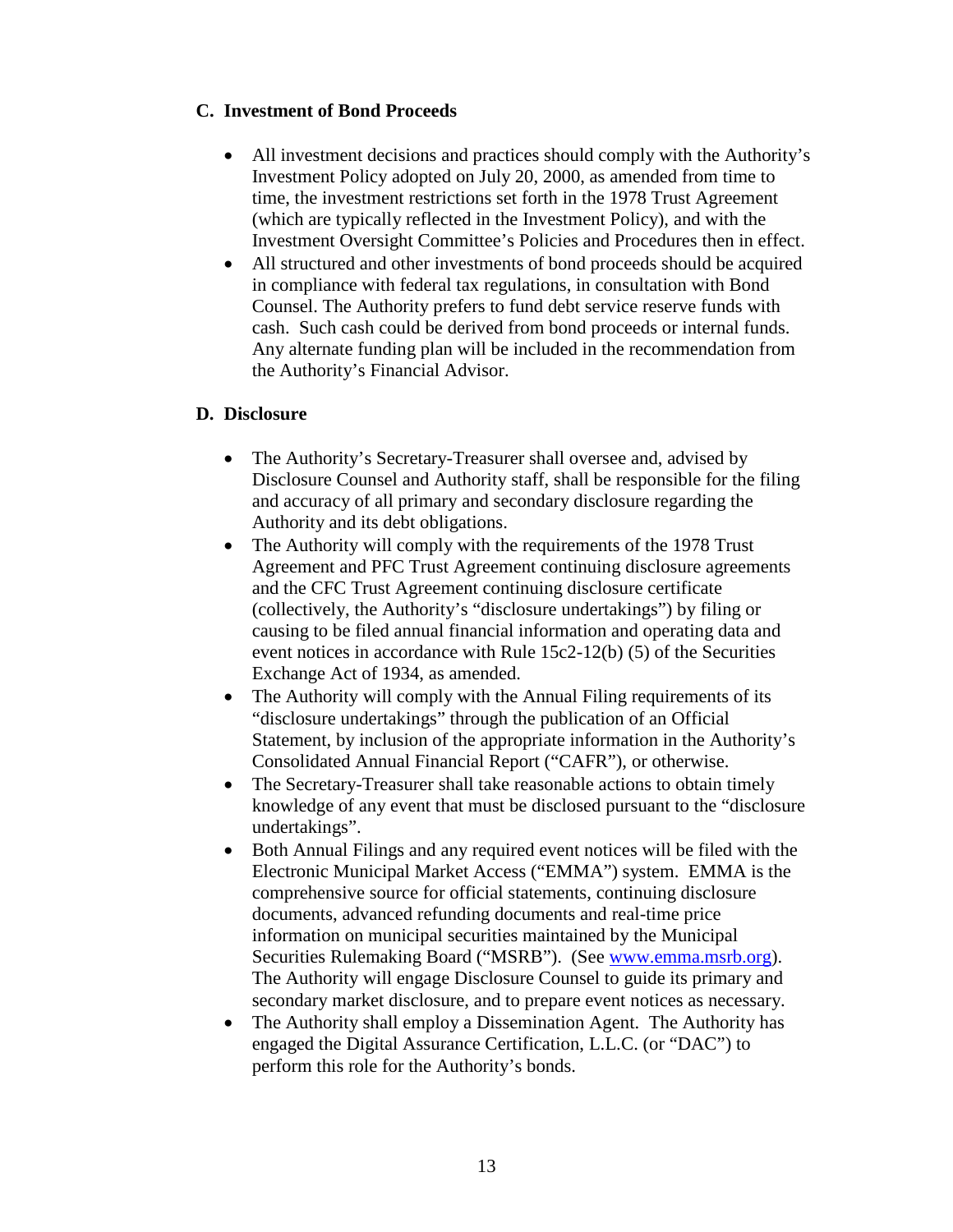- Disclosure shall be posted electronically on EMMA by the Dissemination Agent.
- The Authority will comply with the terms of the 1978 Trust Agreement PFC Trust Agreement and CFC Trust Agreement, if and to the extent bonds are issued and outstanding thereunder, relating to the submission of annual budgets, audited financials, traffic reports, proof of insurance, etc. to the GARB Trustee, the PFC Trustee and the CFC Trustee, as applicable.
- The Authority will comply with the terms of the Enabling Act and other appropriate state legislation regarding the delivery of the audited financials and the annual report to the Governor, and of the biannual report on debt issuance to the Secretary of Administration and Finance, the State Auditor, the Chairs of Senate and House Ways and Means Committees, and the Senate and House Chairs of the Joint Committee on Bonding, Capital Expenditures and State Assets.
- The Authority shall post its Official Statements and CAFRs electronically on its website.<sup>11</sup> The Authority may post additional information approved by the Secretary-Treasurer on the Investor Relations section of its website.
- The Authority's staff that are involved in the preparation and dissemination of its disclosure, including without limitation finance staff designated by the Secretary-Treasurer and legal staff designated by the Chief Legal Counsel, shall receive appropriate training no less than once each calendar year regarding the requirements and practices of applicable regulatory bodies concerning disclosure relating to the Authority.

### **E.** Record Retention<sup>[12](#page-13-1)</sup>

- The formal transcript of the bond issue containing copies of all material contracts, certificates and legal opinions, will be kept (i) permanently by the Legal Department and (ii) by the Secretary-Treasurer for six (6) years after the final maturity of the bond issue (or if such issue is refunded, for six (6) years after maturity of the last refunding issue).
- The investment records of debt service funds, debt service reserve funds, bond project funds, and any other funds containing bond proceeds (including bidding records), the records relating to the calculation and payment of rebate (e.g., rebate consultant's reports and IRS form 8038-T), and any records relating to derivatives entered into with respect to taxexempt bonds will be kept by the Assistant Treasurer for six (6) years after the maturity of the bond issue (or if such issue is refunded, for six (6) years after maturity of the last refunding issue).

<span id="page-13-0"></span><sup>&</sup>lt;sup>11</sup> Copies of Annual Statements prepared pursuant to SEC Rule 15c2-12 with respect to the Authority's bonds issued under the Trust Agreements can be found in the Investor Relations section of the Authority's website at<http://www.massport.com/massport/finance/investor-relations/>

and are also available at [http://www.emma.msrb.org.](http://www.emma.msrb.org/)

<span id="page-13-1"></span><sup>&</sup>lt;sup>12</sup> All record retention periods herein have been established in accordance with the requirements of the IRS, the Massachusetts Statewide Records Retention Schedule and the Authority's Investment Policy, as applicable.